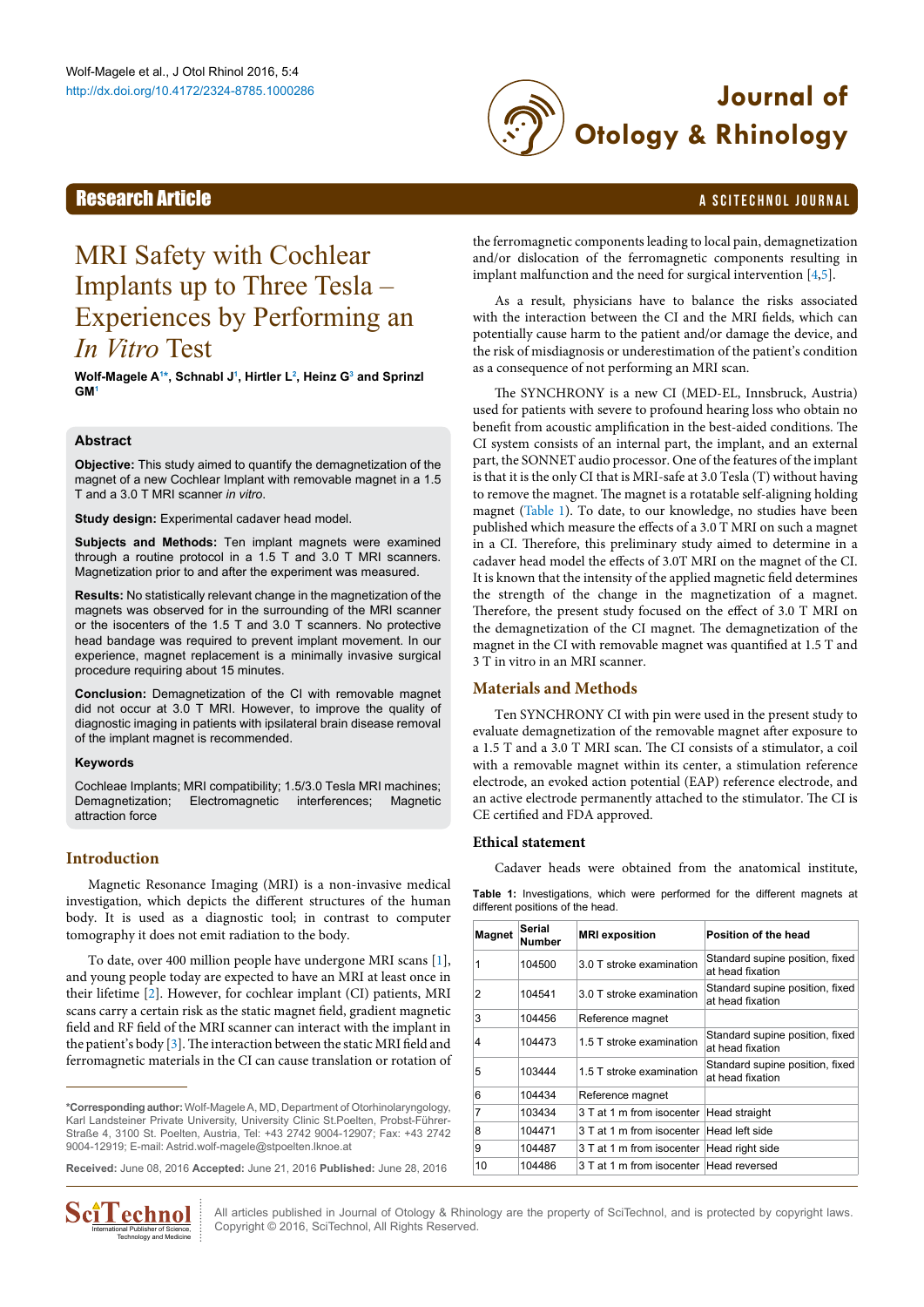#### *doi:http://dx.doi.org/10.4172/2324-8785.1000286*

University Vienna, Austria. Informed consent was obtained for cadaver donation, for scientific purposes, from live donors.

#### **Pre MRI measurements**

In order to determine possible demagnetization effects as a result of the MRI exposure, the magnetic attraction force between the implant magnets and a reference magnet at an air gap of 7 mm was measured before carrying out the MRI test. A calibrated Alluris GmbH precision force meter FMI-210 A5 with a measuring range of 5 N and an accuracy of ± 0.0025 N was used. The reference magnet belonged to the same magnet type as used within the transmitter/receiver coil of the SONNET audio processor (MED-EL). It was mounted onto a customized cylindrical aluminum holder, which was connected to the force meter. Each implant magnet was aligned coaxially with the reference magnet using a second customized aluminum magnet holder. As the measurement setup was aligned vertically, the magnetic attraction force was calculated as the difference between the measured forces and the gravitational force; equivalent to the weight of the reference magnet and its holder. Each magnet measurement was performed three times.

#### **MRI exposure**

At the University Clinic St. Pölten, Austria, the magnets (n=10) were exposed to different MRI fields (see [Table 1\)](#page-0-1).

With the appropriate insertion tool, the first magnet was placed into the recess of the coil disk of the implant, which was subsequently implanted into a fresh cadaver head, following the standard surgical procedure. Using a minimally invasive approach, a retroauricular skin incision with 4 cm length was made. After preparation of a musculoperiosteal c-shaped flap, a mastoidectomy and posterior tympanotomy was performed. The implant was only fixed in position in a 3 mm deep implant bed by its titanium fixation pins and no additional sutures were placed. Immediately after closing the wound the cadaver head was placed in a 3.0 T MRI scanner in the standard supine position, i.e. head straight and facing upwards. The MRI examination was initiated according to routine protocols used for stroke examinations (see section MRI protocol). The examination took approximately 20 minutes. After the first MRI, the first magnet (magnet no. 1) was removed from the cadaver head using the magnet removal tool, following the removal procedure as recommended by the CI manufacturer. The second magnet (magnet no. 2) was then inserted into the recess of the implant coil and the MRI examination was started again.

The same procedure was used to investigate the demagnetization of magnets no. 4 and magnet no. 5. However, instead of a 3.0 T MRI scanner, a scanner with a static magnetic field of 1.5 T was used. Magnet no. 3 and magnet no. 6 served as reference samples and were therefore not exposed to an MRI field.

Magnet no. 7, 8, 9, and 10 were placed in the room 1 m from the 3.0 T scanner, to determine the impact of MRI on persons with a CI under exposure to the static magnetic field around the MRI scanner. A summary of the procedure (magnet use) is shown in [Figure 1.](#page-1-0)

#### **Post MRI measurements**

After MRI exposure, the magnetic attraction force was measured three times again (as described in Pre MRI measurements).

#### **Statistical analysis**

For statistical analyses, Minitab Inc. Minitab Statistical Software (Stat Guide), Release 15 for Windows (2007), was used.

The paired t-confidence interval and test procedures were applied to analyze the differences between paired observations. The procedure was used to determine if the mean difference for the population was likely to be different from a reference value (usually zero). To use the paired t-procedure, the distribution of the differences should be normally distributed.

#### **MRI protocol**

MRI was performed on two MRI scanners, a 1.5 T (Philips Achieva) and a 3 T (Siemens Trio Magnetom Trio Tim) scanner, using a Sense-Head-8 coil and a Synergy Head 8 coil respectively [\(Table 2\)](#page-2-0).

#### **Results**

The results of the measurements prior to and after the MRI experiment are summarized in [Table 3](#page-2-1). As a comparison of the mean force of different magnets showed there is no apparent change in the mean force prior to and after MRI exposure [\(Figure 2](#page-2-2)). The p-values received for the normality tests of the differences in magnetic force from magnets before and after the different investigations ([Table](#page-2-0) [2](#page-2-0)) were above 0.05 and therefore greater than the chosen α-level. Consequently, there is enough evidence to suggest that all the data sets are normally distributed.

The results of paired t-tests to determine the differences in magnetic force measured for each magnet before and after the investigations are shown in [Figure 3.](#page-1-0) The mean difference between paired observations labeled X in [Figure 3](#page-1-0), is within the limits of the 99 % confidence interval.  $H_0$ , i.e. zero difference, lies within the confidence interval (depicted in [Figure 2](#page-2-2) as a solid blue line framed by brackets). Therefore,  $H_0$  cannot be rejected The outcome of this analysis is, that the force of the magnets does not change in a statistically significant manner after MRI. No significant demagnetization occurred in magnets exposed to the 1.5 T or 3.0 T static magnetic field of the MRI scanners.

Despite the fact that the implant was only fixed with the titanium pins in the implant bed, no change in the position of the CI, exposed to the 1.5 T or 3.0 T static magnetic field of the MRI scanners was observed. Therefore, no implant displacement occurred.

<span id="page-1-0"></span>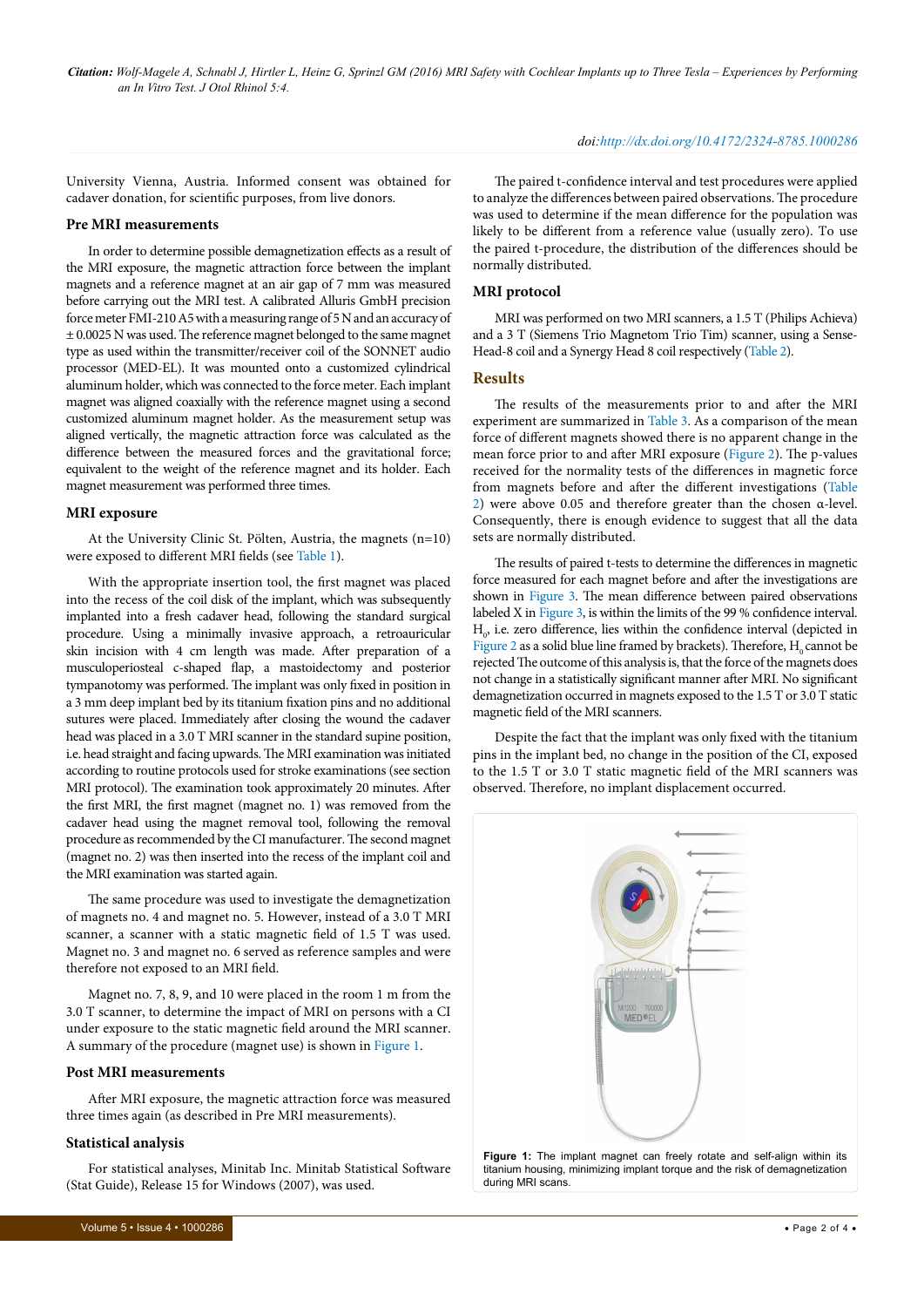*Citation: Wolf-Magele A, Schnabl J, Hirtler L, Heinz G, Sprinzl GM (2016) MRI Safety with Cochlear Implants up to Three Tesla – Experiences by Performing an In Vitro Test. J Otol Rhinol 5:4.*

#### *doi:http://dx.doi.org/10.4172/2324-8785.1000286*

<span id="page-2-0"></span>**Table 2:** MRI protocol, 1.5 and 3.0 Tesla.

| <b>MRI</b> scanner | Protocol<br><b>Philips Achieva scanner</b>                                                                                                                                                                                                                                                                                                                                                                                                                                                                                                                                                                                                                                                                                                                                                                                                                                                                                                                              |  |  |  |  |
|--------------------|-------------------------------------------------------------------------------------------------------------------------------------------------------------------------------------------------------------------------------------------------------------------------------------------------------------------------------------------------------------------------------------------------------------------------------------------------------------------------------------------------------------------------------------------------------------------------------------------------------------------------------------------------------------------------------------------------------------------------------------------------------------------------------------------------------------------------------------------------------------------------------------------------------------------------------------------------------------------------|--|--|--|--|
| 1.5 Tesla          |                                                                                                                                                                                                                                                                                                                                                                                                                                                                                                                                                                                                                                                                                                                                                                                                                                                                                                                                                                         |  |  |  |  |
|                    | ref. scan (TR/TE 8.0/0.76 ms), transversal FLAIR with slice thickness 4 mm, TR/TE = 10925/140 ms, NSA 2, Matrix 256 x 135, FOV 230 mm;<br>transversal 3D FFE TOF Angio with slice thickness 1 mm, TR/TE = 17 ms/6.9 ms, NSA 1, FOV 230 mm; transversal Diffusion EPI sequence with<br>slice thickness 4 mm, TR/TE = 2749 ms/68 ms, NSA 2, FOV 180 mm, matrix 88 mm x 118 mm; transversal MS FFE with slice thickness 4 mm, TR/<br>TE = 218 ms/2.5 ms, NSA 2, FOV 230 mm, Matrix = 388 mm x 247 mm.                                                                                                                                                                                                                                                                                                                                                                                                                                                                      |  |  |  |  |
| 3.0 Tesla          | Siemens Trio Magnetom Trio Tim scanner                                                                                                                                                                                                                                                                                                                                                                                                                                                                                                                                                                                                                                                                                                                                                                                                                                                                                                                                  |  |  |  |  |
|                    | Localizer multistack haste with slice thickness 4 mm, TR/TE = 1500 ms/83 ms), NSA 1, voxel size 1.2 mm x 1.0 mm x 4.0 mm, FOV 250 mm;<br>transversal T2w-TSE with slice thickness 2.5 mm, TR/TE = 5280 ms/107 ms, NSA 1, voxel size 0.6 mm x 0.6 mm x 2.5 mm, FOV 245 mm; transversal<br>T2 tirm darkfluid with slice thickness 3 mm, TR/TE = 5000 ms/458 ms, NSA 1.9, voxel size 0.9 mm x 0.9 mm x 3.0 mm, FOV 230 mm; transversal<br>TOF Angio with slice thickness 0.8 mm, TR/TE = 22 ms/3.7 ms, NSA 1, voxel size 0.8 mm x 0.5 mm x 0.8 mm FOV 220 mm; transversal Diffusion EPI<br>sequence with slice thickness 4 mm, TR/TE = 4000 ms/89 ms, NSA 5, voxel size 1.3 mm x 1.2 mm x 4.0 mm, FOV 130 mm; transversal T1w-GRE<br>with slice thickness 4 mm, TR/TE = 250 ms/2.78 ms, NSA 1, voxel size 0.6 mm x 0.5 mm x 4 mm, FOV 220 mm; coronal T2w-tse with slice thickness<br>4 mm, TR/TE = 6000 ms/88 ms, NSA 2, voxel size 0.5 mm x 0.3 mm x 4.0 mm, FOV 220 mm, |  |  |  |  |

<span id="page-2-1"></span>**Table 3:** Arithmetic mean and standard deviation of the difference of the magnetic attraction force before and after the different investigations and results of the p-value of paired t-test and the normality test.

| Investigation             | <b>MRI</b> exposure | Mean [N]  | <b>Standard deviation [N]</b> | p-value of paired t-test | p-value of normality test |
|---------------------------|---------------------|-----------|-------------------------------|--------------------------|---------------------------|
| 1.5 T stroke examination  | ves                 | $-0.0012$ | 0.0050                        | 0.595                    | 0.561                     |
| 3 T stroke examination    | ves                 | $-0.0028$ | 0.0055                        | 0.262                    | 0.737                     |
| 3 T at 1 m from isocenter | ves                 | $-0.0006$ | 0.0059                        | 0.737                    | 0.142                     |
| Reference magnet          | no                  | 0.0005    | 0.0041                        | 0.779                    | 0.768                     |

<span id="page-2-2"></span>





<sup>99</sup> % t-confidence interval for the mean of the magnetic attraction force; before and after MRI experiment.

Although, no head bandage or additional sutures were applied the implant magnet sat flush in the implant coil after MRI exposure. Consequently, it was apparent that no implant magnet dislocation had occurred.

In addition, no retraction of the electrode from the cochlea was observed after the MRI. This indicated that only negligible reversible medial and lateral displacement of the implant was caused by the static magnetic field.

During this study the CI magnet was replaced four times in the cadaver head. The average duration for one magnet replacement was approximately 15 minutes. The procedure is minimally invasive, as only local anesthesia is required for the small skin incision to insert the magnet removal and magnet insertion instruments next to the coil.

#### **Discussion**

No demagnetization occurred for the magnets exposed to the isocenter of the MRI scanners. Similarly, there was no demagnetization of the magnets placed outside of the isocenter of the scanner in the static magnetic field around the 3.0 T scanners.

Demagnetization might occur when the magnetic axis of the implant magnet and the outer magnetic field are in opposite direction towards each other. Vincent et al. [[6](#page-3-8)] demonstrated the importance of the magnetic field orientation of the internal magnet relative to the static magnetic field of the MR device. Their measurements showed that the position of the patient had a direct correlation to the demagnetization of the magnet. In a side position, zero demagnetization was measured when the magnetic field was parallel to the static field. When the magnetic field of the implant was not parallel to the static field, demagnetization was high (75%). Demagnetization was 14% on average with the patient in a standard position. All investigations were performed in a 1.5 T machine.

The magnet used in the present study can rotate freely within its titanium housing and thereby align its magnetic field axis parallel to the outer magnetic field axis. Therefore, we did not stabilize the cadaver head in a special position in our study. We performed the investigation with the cadaver head located in the standard supine position (on the back, nose up). As a result, the maximum inclination angle between the internal magnet axis and the MRI scanner field axis was 90°. For the supine patient position with head kept straight, the diametrically magnetized magnet axis is parallel to the MRI scanner axis. As a result, the finding that no demagnetization occurred for the magnets exposed to the isocenter of MRI scanners at 1.5 and 3T (magnets no. 1, 2, 4 and 5), was not unexpected.

More and more radiological institutes are equipped with a 3.0 T machine, which offers the possibility of higher resolution. CI